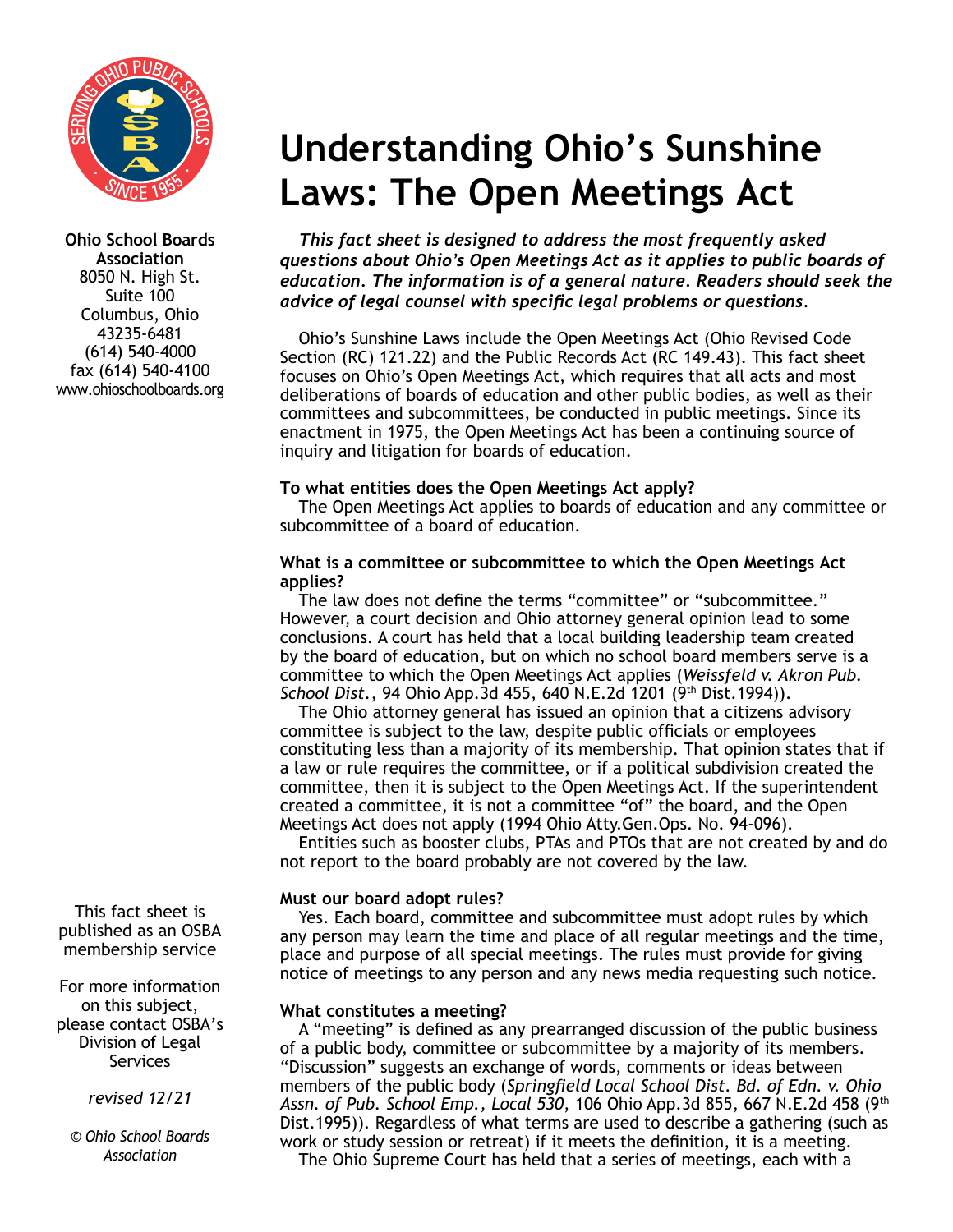minority of members of a public body, can constitute an Open Meetings Act violation if appropriate notice of the meetings is not given (*State ex rel. Cincinnati Post v. Cincinnati*, 76 Ohio St.3d 540, 668 N.E.2d 903 (1996)). At least one court has subsequently held that separate one-on-one meetings between an administrator and individual board members does not violate the law where a majority of the board members were not present; the discussion was not between members of the board; the individual board members were merely obtaining information from the administrator; and the administrator met with only one board member at a time. The court found that the individual sessions, when viewed as a whole, could not be construed as a single meeting for the purposes of the Open Meetings Act (*Radtke v. Chester Twp.* , 2015-Ohio-4016, 44 N.E.3d 295 (11th Dist.)).

The Ohio Supreme Court has found that Ohio's Open Meetings Act prohibits any private, prearranged discussion of public business by a majority of the members of a public body regardless of whether the discussion occurs faceto-face, telephonically, by videoconference or electronically by email, text, tweet or other form of communication (*White v. King, 2016-Ohio-2770*.)

Meetings of a public body must be open to the public at all times. As a result, a public body may not conduct a meeting solely by teleconference or any other means that would prevent the public or a majority of the members of the public body from attending the meeting in person (2009 Ohio Atty. Gen.Ops. No. 2009-034).

#### **Can a majority of the members of our board, committee or subcommittee gather without violating the Open Meetings Act?**

Yes. If there is no prearranged discussion of the business of the board, committee or subcommittee, it would not be a meeting as defined by the statute. For example, a majority of board members could get together on social occasions, ride together to an event or attend a seminar without violating the law, so long as no discussions of board business take place. The same is true of the members of a committee or subcommittee. Common examples include holiday parties, graduation ceremonies and candidate forums, where there is no prearranged discussion of board business by a majority of its members. Discussing education matters in general (as might occur at a seminar) is distinguishable from discussing the business of a specific school district and would not be prohibited.

# **Can our board, committee or subcommittee**

**lawfully hold meetings outside the school district?** Yes. There is no prohibition on holding meetings

outside the district. However, the provisions of the Open Meetings Act are applicable and the public would be entitled to be present. If "out of district" meetings were conducted to curtail public accessibility, the practice could be found to be in contravention of the spirit of the Open Meetings Act.

#### **When can we hold an executive session?**

An executive session may be held only in conjunction with a regular or special meeting of the board, committee or subcommittee and only for a permitted reason as specified in law.

#### **What can we do in executive session?**

Executive sessions are for the purpose of deliberations of permitted subjects. No action of any kind may be taken during an executive session. The Open Meetings Act provides eight reasons, seven of which are applicable to a board of education, to remove itself from the public to engage in discussion in executive session.

#### **What topics may we discuss in executive session?**

 $\bullet$  The appointment, employment, dismissal, discipline, promotion, demotion or compensation of an employee or official, or the investigation of charges or complaints against an employee, official, licensee or student, unless the employee, official, licensee or student requests a public hearing.

- $\bullet$  The purchase of property for public purposes, the sale of property at competitive bidding or the sale or disposition of unneeded, obsolete or unfit-for-use property under RC 505.10.
- Conferences with the board's attorney to discuss matters which are the subject of pending or imminent court action. The board's attorney must be present during executive sessions held for this purpose.

• Preparing for, conducting or reviewing negotiations or bargaining sessions with employees.

- Matters required to be kept confidential by federal or state law or rules.
- Specialized details of security arrangements.

• Confidential information related to marketing plans, specific business strategy, production techniques, trade secrets or personal financial statements of an applicant for economic development assistance, or related to negotiations with other political subdivisions regarding requests for economic development assistance, if both the following conditions apply:

 $\triangle$  The information is directly related to a request for economic development assistance that is to be provided or administered under the statutes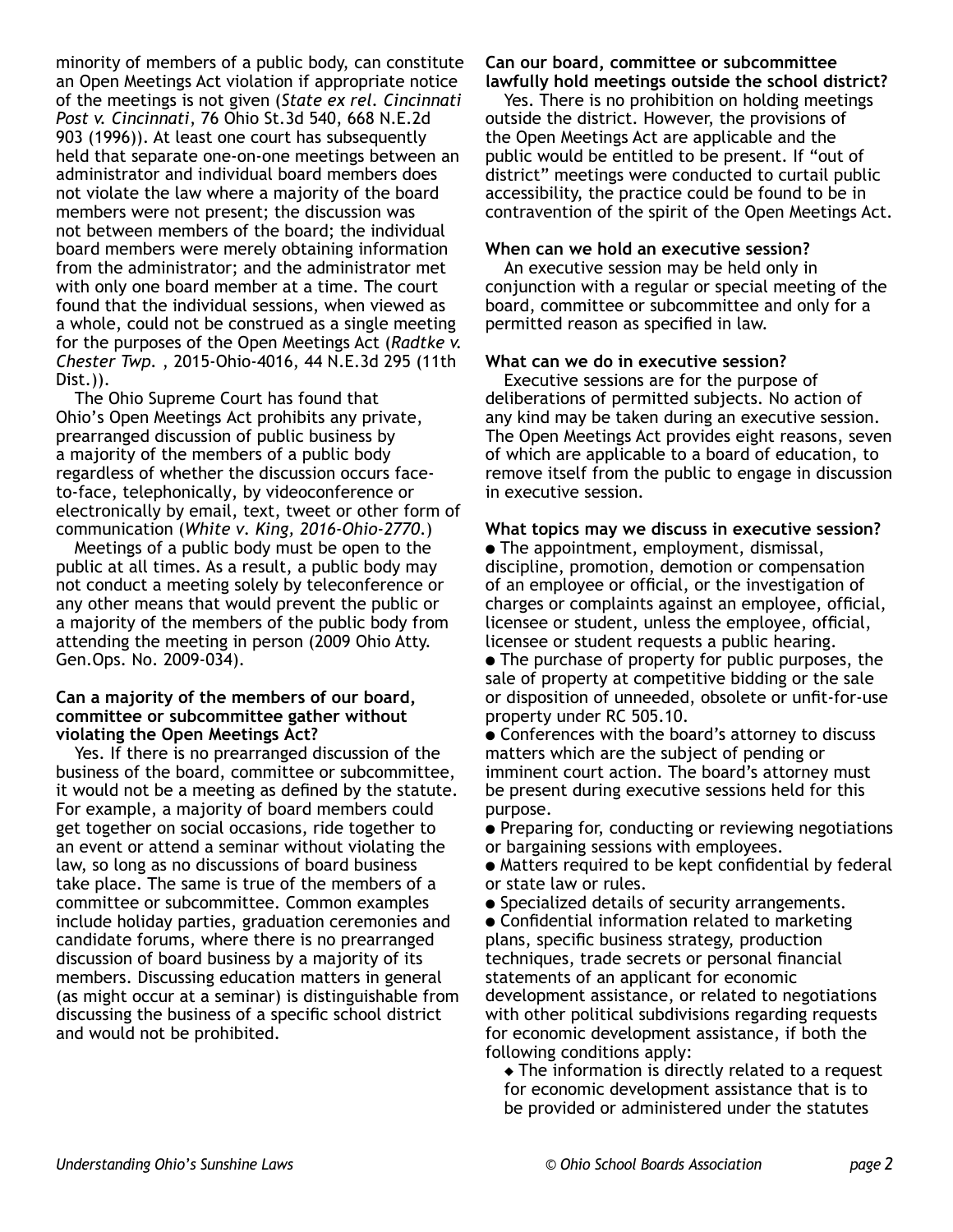set forth in RC 121.22(G)(8)(1) or involves public infrastructure improvements or the extension of utility services that are directly related to an economic development project;

 $\triangle$  A unanimous quorum of the board of education determines, by a roll call vote, that the executive session is necessary to protect the interests of the applicant or the possible investment or expenditure of public funds to be made in connection with the economic development project.

Each executive session discussion must be limited to the purpose or purposes stated. It is unlawful to state only one purpose for an executive session, then discuss a second topic (although an executive session may be called for the purpose of discussing several topics provided that the motion lists the purposes for each) (*Vermilion Teachers' Assn. v. Vermilion Local School Dist. Bd. of Edn.*, 98 Ohio App.3d 524, 648 N.E.2d 1384 (6<sup>th</sup> Dist.1994)).

Similarly, in *State ex rel. Hicks v. Clermont Cty Bd. of Commrs.*, 2021-Ohio-998, the court found that a public body cannot simply list all eight statutory reasons to go into an executive session unless every single reason was applicable and actually to be discussed.

#### **Is information obtained during an executive session confidential?**

OSBA strongly believes that board members, as a matter of ethics, should not divulge executive session discussions. Furthermore, it should be noted that some matters discussed in executive session also can be legally confidential. In fact, RC 102.03(B) provides that confidentiality of information shared in executive session is legally required when the following apply:

• notice of a subject's confidentiality is given;  $\bullet$  when confidentiality is necessary for the proper conduct of board business.

This part of RC 102.03(B) does not function automatically; it requires action by your board. If RC 102.03(B) is violated, it is a first-degree misdemeanor.

#### **Must we follow a particular procedure to go into executive session?**

Yes. There must be a motion and second to go into executive session followed by a roll-call vote. The motion must state which of the purposes listed under subsections (G)(1) through (G)(8) of RC 121.22 is the purpose for the executive session. If the executive session is to discuss a personnel matter under subsection  $(G)(1)$ , the motion cannot simply state that the executive session is for "personnel matters." The motion must state exactly which type of personnel action is to be discussed, but need not

include the name of any person to be considered (*Caldwell v. Westlake Bd. of Edn.*, Cuyahoga C.P. No. CV-91-210345 (May 3, 1991)). A session to discuss a personnel matter must be about an individual or individuals, rather than about a subject in general (for example, a board may discuss the nonrenewal of one or more specific people, but not nonrenewal procedures in general) (see *Gannett Satellite Information Network v. Chillicothe City School District*, Ross App. No. 1427 (Apr. 4, 1998)).

Make sure the resolution to adjourn into executive session uses words from the statutory list. While it is fine to use general topics to help remember the reason(s) the board can properly go into executive session, the actual wording of the resolution should incorporate the words found in the statute. Mistakes may be able to be "cured" by subsequent action taken in public (*Biesel v. Monroe Co. Bd. of Educ.*, Monroe App. No. 6A-678 (Aug. 29, 1990), *Kuhlman v. Village of Leipsic*, Putnam App. No. 12-94-9 (Mar. 27, 1995)).

#### **Who is entitled to attend executive sessions?**

All of the members of the board, committee or subcommittee that is calling the executive session are entitled to attend. The board, committee or subcommittee may invite any other persons that it wishes into an executive session. This means the law allows a board to conduct an executive session without the superintendent or treasurer if it so chooses.

#### **Must minutes be kept of executive sessions?**

No. Minutes should not be kept of executive sessions. However, the minutes of the meeting at which the executive session occurs must reflect the general subject matter discussed in the executive session.

#### **What notice must be given of special board meetings?**

The board, committee or subcommittee must comply with its own rules to provide notice to any person who has requested it. The board, committee or subcommittee also must provide at least 24 hours advance notice to the news media that have previously requested notice of the time, place and purpose of any special meeting.

Failure to notify local media of an emergency or special meeting as required by RC 121.22(F) could make action taken invalid (RC 121.22(H)).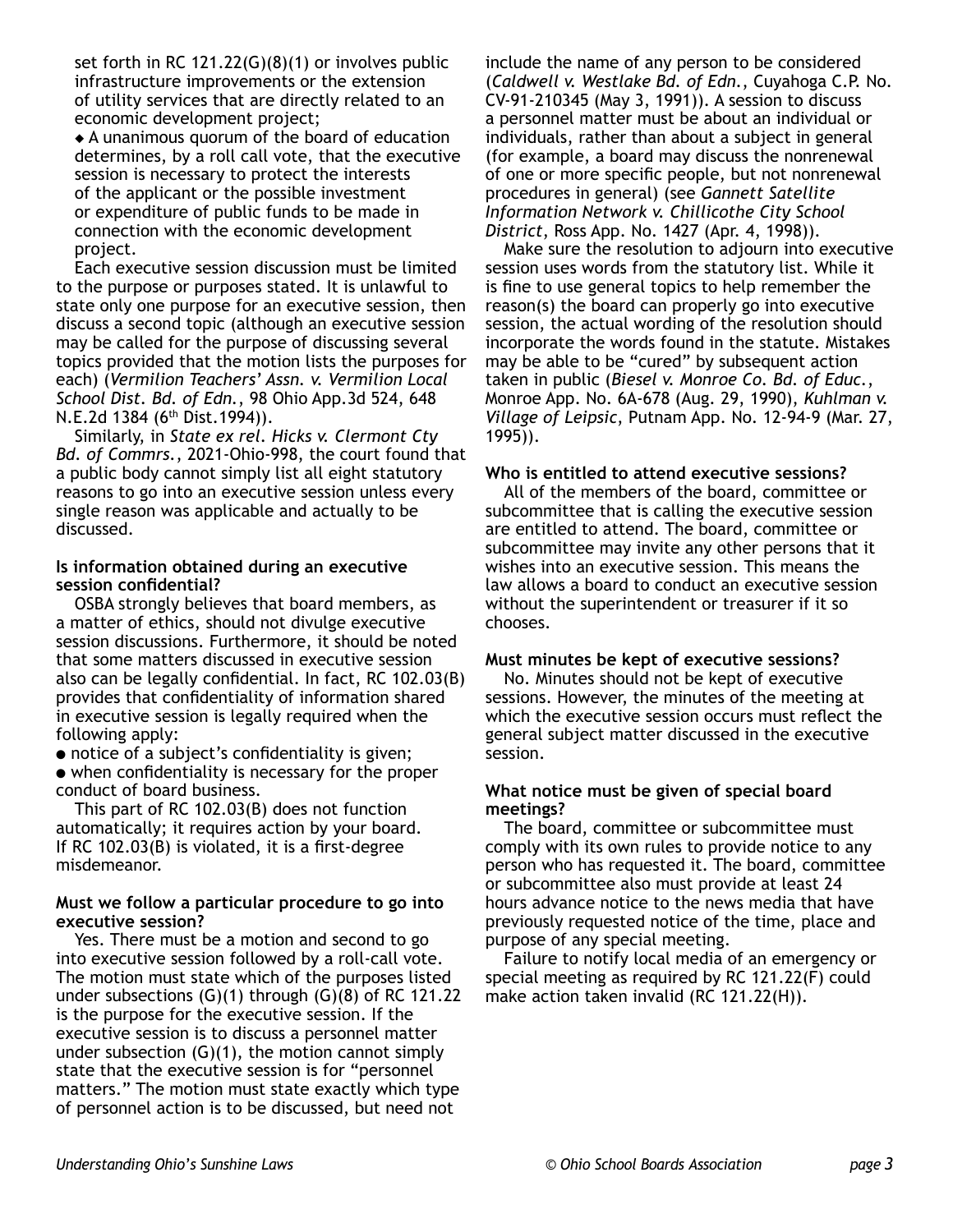#### **Does this mean the two-day notice to board members of special meetings is no longer required?**

No. The two-day notice to board members is still required by RC 3313.16. The Ohio attorney general has ruled, however, that failure to give two-day written notice to all board members is irrelevant if all board members attend the meeting (1933 Ohio Atty.Gen.Ops. No. 33-314).

#### **Can our board, committee or subcommittee hold emergency meetings?**

Yes. An emergency meeting is a subcategory of a special meeting and can be called upon immediate notification to all news media that have previously requested notice. The two-day notice provision to board members remains in effect, but is satisfied if all members attend the meeting.

#### **Must an employee be notified if the employee is to be the subject of an executive session discussion?**

The Open Meetings Act states that investigations of charges or complaints against an employee, official or student can be heard in executive session unless the individual requests a public hearing. The Ohio Supreme Court has held that this language does not prevent a school board from discussing in executive session an employee's possible nonrenewal, even if the employee has requested a public hearing (*Matheny v. Frontier Local Bd. of Edn.*, 62 Ohio St.2d 362, 405 N.E.2d 1041 (1980)). However, laws regarding employee terminations and student suspensions and expulsions have specific requirements, so boards should consult their legal counsel to ensure statutory and collective bargaining agreement hearing requirements have been met.

#### **Does the Open Meetings Act grant the public the right to participate in meetings of our board, committee or subcommittee?**

No. The Open Meetings Act contains no such provision. However, most boards of education provide an opportunity for public participation. The board may adopt reasonable rules as to the time, place and manner of public comments.

#### **May a member of our board, committee or subcommittee participate in meetings when he or she is not physically present?**

A member of a board, committee or subcommittee may participate in discussions even though the member is not physically present through equipment such as a speaker phone (1985 Ohio Atty.Gen.Ops. No. 048). However, a provision of the Open Meetings Act specifically requires an individual to be "present in person" in order to be counted for quorum purposes or to vote.

# **Are there situations in which the Open Meetings Act does not apply?**

Yes. The Open Meetings Act does not apply to an audit conference conducted by the auditor of state or by independent certified public accountants with officials of the school district (RC 121.22(D)(2)). Collective bargaining meetings between the board and employee organizations also are not subject to the Open Meetings Act (RC 4117.21).

#### **Can anyone sue our board, committee or subcommittee claiming an Open Meetings Act violation?**

Yes. Any person may bring an action in the court of common pleas to enforce the Open Meetings Act. That person may seek an injunction to halt a violation or threatened violation of the law. Such a suit must be brought within two years of the violation or threatened violation.

# **What happens if we violate the Open Meetings Act?**

Any action taken in executive session is void, as is any action taken in open session that results from an unlawful executive session. One court invalidated the creation of a new school district by an educational service center (ESC) because the ESC governing board had conducted improper executive sessions (*Piekutowski v. S. Cent. Ohio Educational Serv. Ctr. Governing Bd.*, 161 Ohio App.3d 372, 2005- Ohio-2868  $(4<sup>th</sup> Dist.))$ . The Open Meetings Act makes it clear that any board action is invalid if the board violated any of the legal notice provisions. A court may issue an injunction compelling members of the board, committee or subcommittee to comply with the Open Meetings Act.

#### **What penalties may a court assess?**

If the court issues an injunction, it is required to assess a civil penalty of \$500 against the board, committee or subcommittee and require that entity to pay all court costs. The court also must require the public body to pay the reasonable attorney fees of the party who brought the suit, although such fees can be reduced if the court determines that the public body acted reasonably in believing that it was not violating the Open Meetings Act and that its conduct served a public purpose.

#### **May our board, committee or subcommittee recover costs and attorney fees if we were subjected to a frivolous lawsuit?**

Yes. However, the court must not only find in favor of the board, committee or subcommittee, but it also must determine that the lawsuit was "frivolous conduct" on the part of the person who sued the board.